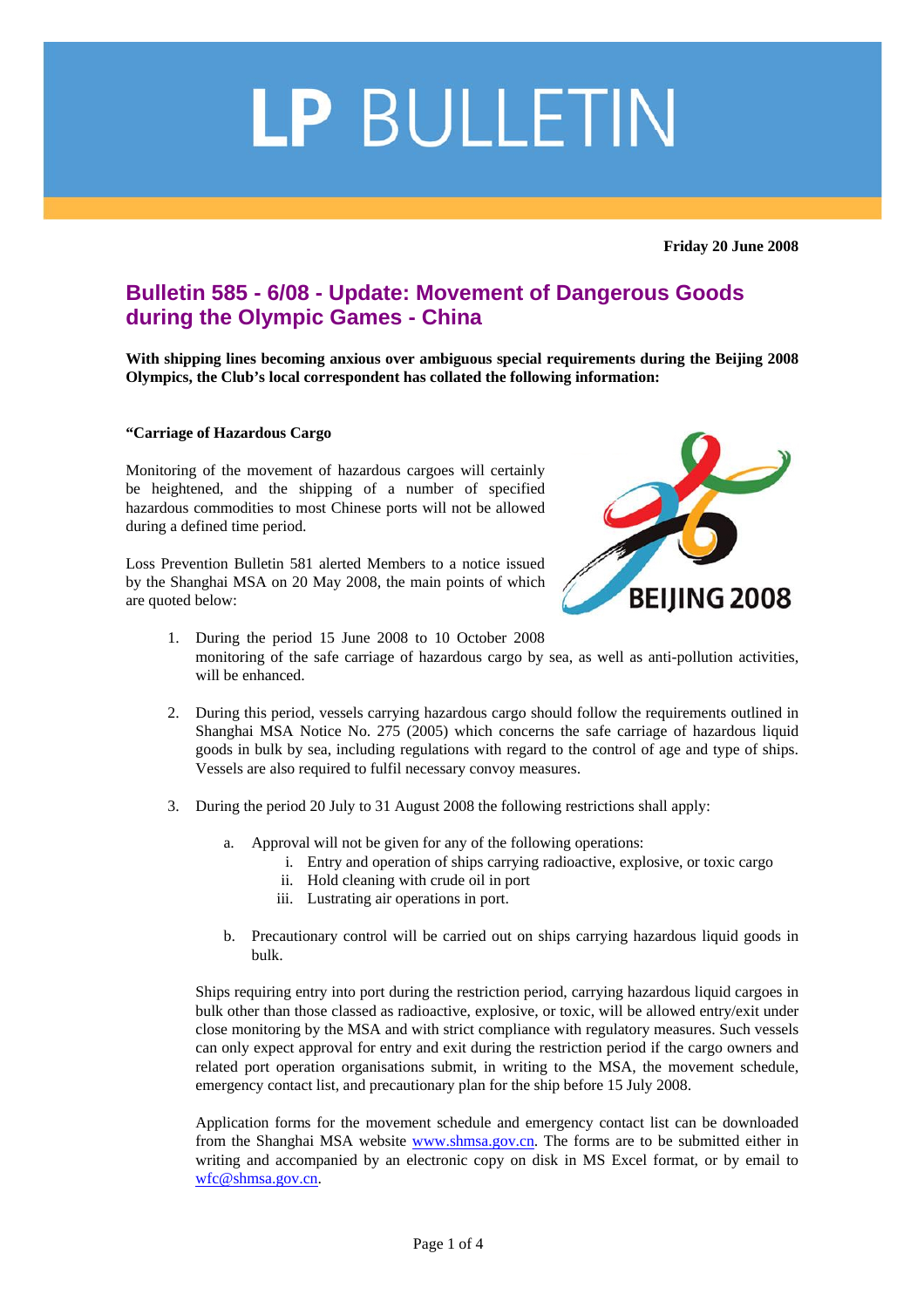4. Ships and relevant organisations should comply with the above mentioned regulations, adjust transportation and production schedules, and be well prepared for emergencies. If the loaded hazardous cargo is indeed urgently needed for the national economy or human livelihood, a special application should be submitted well beforehand to Shanghai MSA. Such applications will only allow a ship entry and exit of the port after approval.

Although no similar official notice has been seen in respect of other ports, we have found the following information on many shipping websites, and therefore quote it as follows for your reference only without assuring its reliability:

> In order to ensure safety of port operations of hazardous cargo during the Olympics, from 16 July to 31 August the following ports will not allow the operation of some hazardous cargo and restrict the passing through of the same:

> For the ports of Shanghai, Ningbo, Qingdao, Dalian, Xingang/Tianjin, restricted cargoes are as follows:

- Class 1, class5.2, and class 7.
- Class 2.3 cargoes with UN number 1008, 1749, 1911, 2188, 2417, 2548, 3162, 1017, 2190, 2420, 1026, 1045, 1067, 1076.
- Class 3 cargoes with UN number 1090, 1091, and any cargo that contains "acet." in its formula.
- Class 5.1 cargoes with UN number 1942, 2067, 2426, 3375 and any cargo that contains "NH4NO3" in its formula.

Class 5.1(8) cargoes with UN number 1511, 2014, 2051 and any cargo that contains "hydrogen peroxide" in its formula.

• Class 6.1 cargoes with UN number 1051, 1135, 1238, 1320, 1510, 1561, 1611, 1092, 1143, 1239, 1348, 1541, 1570, 1624, 1093, 1163, 1244, 1380, 1544, 1575, 1625, 1098, 1182, 1251, 1545, 157, 1629, 1185, 1259, 1553, 1580, 1634, 1194, 1554, 1585, 1636, 1556, 1588, 1638, 1559, 1595, 1641, 1560, 1598, 1649, 1651, 1689, 1701, 1809, 1911, 2025, 1654, 1692, 1704, 1810, 1921 2026, 1670, 1695, 1707, 1837, 1994, 2027, 1674, 1697, 1714, 1868, 2029, 1678, 1698, 1730, 1886, 2078, 1680, 1749, 1687, 1751, 1754, 2232, 2334, 2404, 2501, 2629, 2745 2810, 2249, 2337, 2411, 2567, 2630, 2751, 2811, 2267, 2378, 2471, 2570, 2642, 2757 2862, 2284, 2381, 2480, 2588, 2644, 2761, 2873, 2382, 2487, 2646, 2771, 2493, 2649 2779, 2671, 2783 , 2786, 2788, 2923, 3018, 3146, 3246, 2927, 3027, 3155, 3249, 2929, 3079, 3288, 2966, 3086, 3290.

Carriage of other commodities in Class 6.1 other than the above should be submitted to MSA for approval in advance.

• Class 8 cargoes with UN number 1830, 1831, 1832, 2796 and any cargo that contains "vitriol" in its formula.

UN number 2031, 2032 and any cargo that contains "nitric acid" in its formula. UN number 1789, 1790 and any cargo that contains "hydrochloric acid" in its formula.

• Class 9 cargoes with UN number 2071.

## **Security**

The Security level of Qingdao is very likely to be heightened, but the security level of most ports will remain unchanged. However, no official information in this respect has been released.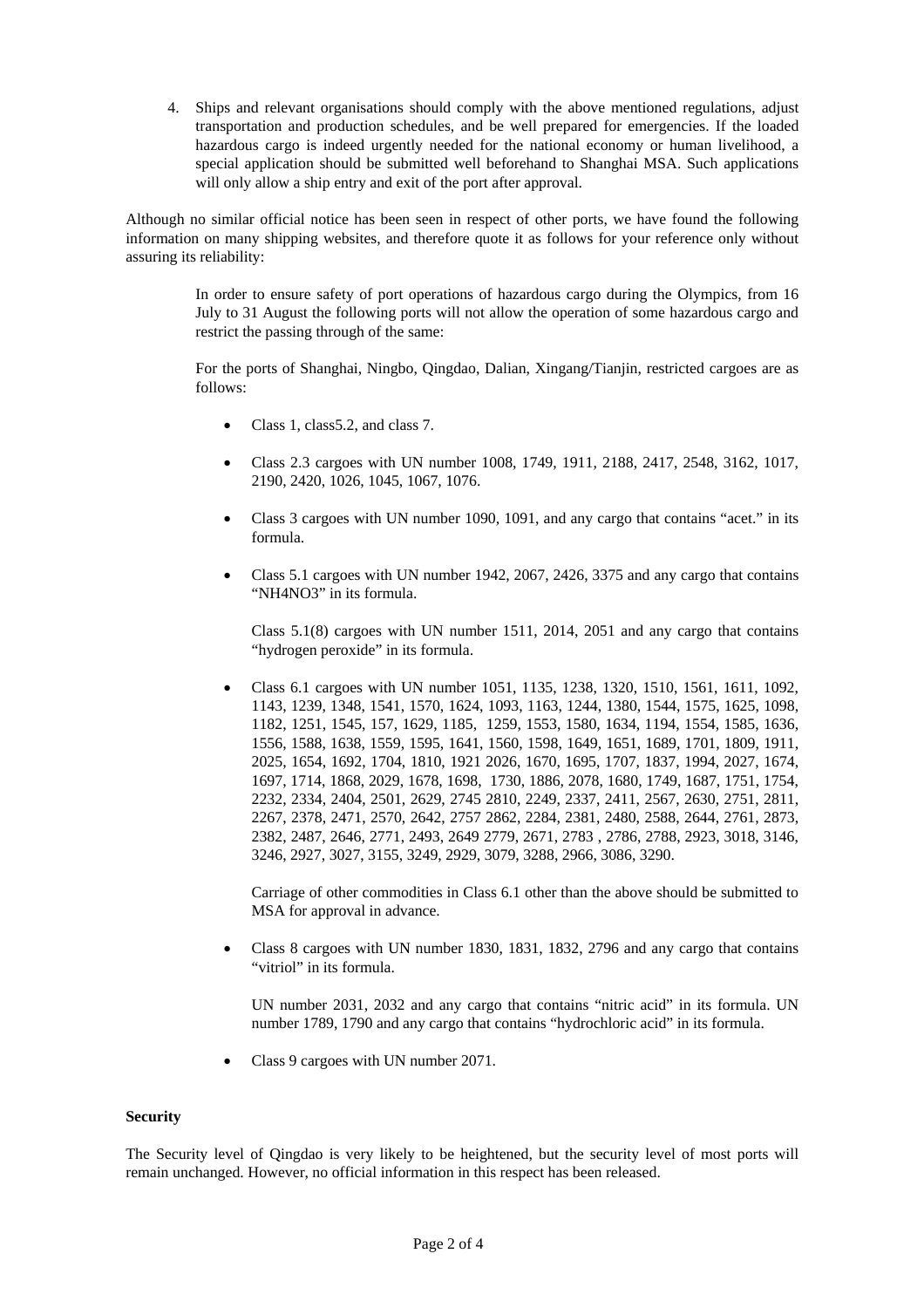However, security supervision will surely be enhanced at every port according to discussions with local authorities. For example, at Tianjin, although crew landing applications procedures will remain unchanged, both seaman certificates and passports will have to be submitted in advance. At Guangzhou, strict comprehensive inspections will be conducted, and all ships will be subject to a strict PSC inspection.

### **Special situations at Qingdao**

Because the sailboat games will mainly be held around Qingdao waters, Qingdao MSA issued a Special Notice dated 06 June 2008, quoted as follows:

Before conclusion of the Olympic Games, Qingdao MSA will:

- Enhance pilotage safety
- Fight against illegal sailing
- Continue to strengthen sailing safety during fog season, i.e. strictly carry out transportation restriction measures during foggy conditions by increasing the distance between any two vessels, forbidding surpassing and implementing one-way sailing, etc.
- Enhance the monitoring of the carriage of hazardous cargo, heighten submission and approval procedures and penalties
- Enhance the monitoring of ship communication order and heighten inspection on the communication watch of arriving ships to ensure communications are always kept in order
- Enhance safety inspections and urge the improvement of ships with poor management, technical condition of poor crew equipment, and detain ships with serious problems
- Enhance on-site inspections and supervision, and punishing for illegal acts such as overloading and insufficient manning
- Adopt heavy penalties for acts that break regulations and laws before conclusion of the Olympic Games.

A local newspaper also reported the following on special measures on sailing supervision:

During the sailboat games, Shandong MSA will adopt strict supervision measures such as restricting vessel flow, sailing speed, vessel type, sailing time and area etc to monitor the ships arriving and departing Qingdao.

During the games, MSA at all ports should conduct comprehensive inspections to ships departing for Qingdao before sailing, in order to ensure the safety of ships arriving at Qingdao.

During the Games, Qingdao MSA will conduct long-distance control over ships sailing around Qingdao waters, set up supervision stations on the course to Qingdao port, and have patrol vessels to assist the transportation on site. At the same time, MSA officers, Frontier Guard and anti-terrorist experts will be arranged to examine the security information of ships, and scrutinising suspect ships and ships that carry hazardous cargo, through information exchange with the arriving ships.

Suspect ships will be reported to public security and the frontier guard in time following relevant procedures.

Ships that break into the course by force will be headed off.

The above five restriction measures, when actually adopted, will be noticed to relevant parties in advance and managed appropriately, so that container lines, tanker lines and cargo transportation will not be affected.